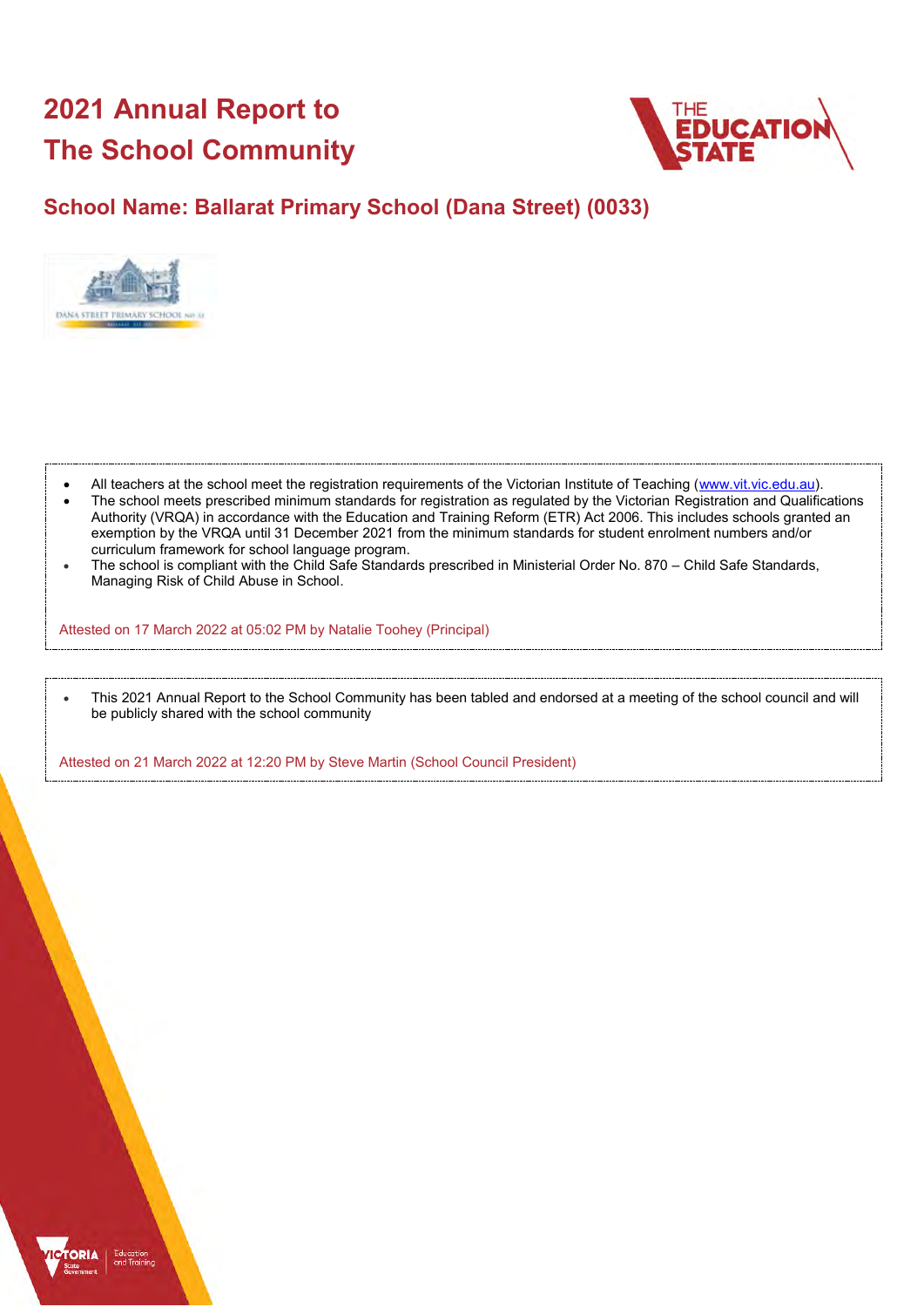

# How to read the Annual Report

### What does the *'About Our School'* commentary section of this report refer to?

The 'About our school' commentary provides a brief background on the school, an outline of the school's performance over the year and future directions.

The 'School Context' describes the school's vision, values and purpose. Details include the school's geographic location, size and structure, social characteristics, enrolment characteristics and special programs.

The 'Framework for Improving Student Outcomes (FISO)' section includes the improvement initiatives the school has selected and the progress they have made towards achieving them through the implementation of their School Strategic Plan and Annual Implementation Plan.

### What does the *'Performance Summary'* section of this report refer to?

The Performance Summary includes the following:

#### **School Profile**

- student enrolment information
- the school's 'Student Family Occupation and Education' category
- a summary of parent responses in the Parent Opinion Survey, shown against the statewide average for Primary schools
- school staff responses in the area of School Climate in the School Staff Survey, shown against the statewide average for Primary schools

#### **Achievement**

- English and Mathematics for Teacher Judgements against the curriculum
- English and Mathematics for National Literacy and Numeracy tests (NAPLAN).

### **Engagement**

Student attendance at school

### **Wellbeing**

Student responses to two areas in the Student Attitudes to School Survey:

- Sense of Connectedness
- Management of Bullying

Results are displayed for the latest year and the average of the last four years (where available). As NAPLAN tests were not conducted in 2020, the NAPLAN 4-year average is the average of 2018, 2019 and 2021 data in the 2021 Performance Summary.

## Considering COVID-19 when interpreting the Performance Summary

The Victorian community's experience of COVID-19, including remote and flexible learning, had a significant impact on normal school operations in 2020 and 2021. This impacted the conduct of assessments and surveys. Readers should be aware of this when interpreting the Performance Summary.

For example, in 2020 and 2021 school-based surveys ran under changed circumstances, and NAPLAN was not conducted in 2020. Absence and attendance data during this period may have been influenced by local processes and procedures adopted in response to remote and flexible learning.

Schools should keep this in mind when using this data for planning and evaluation purposes.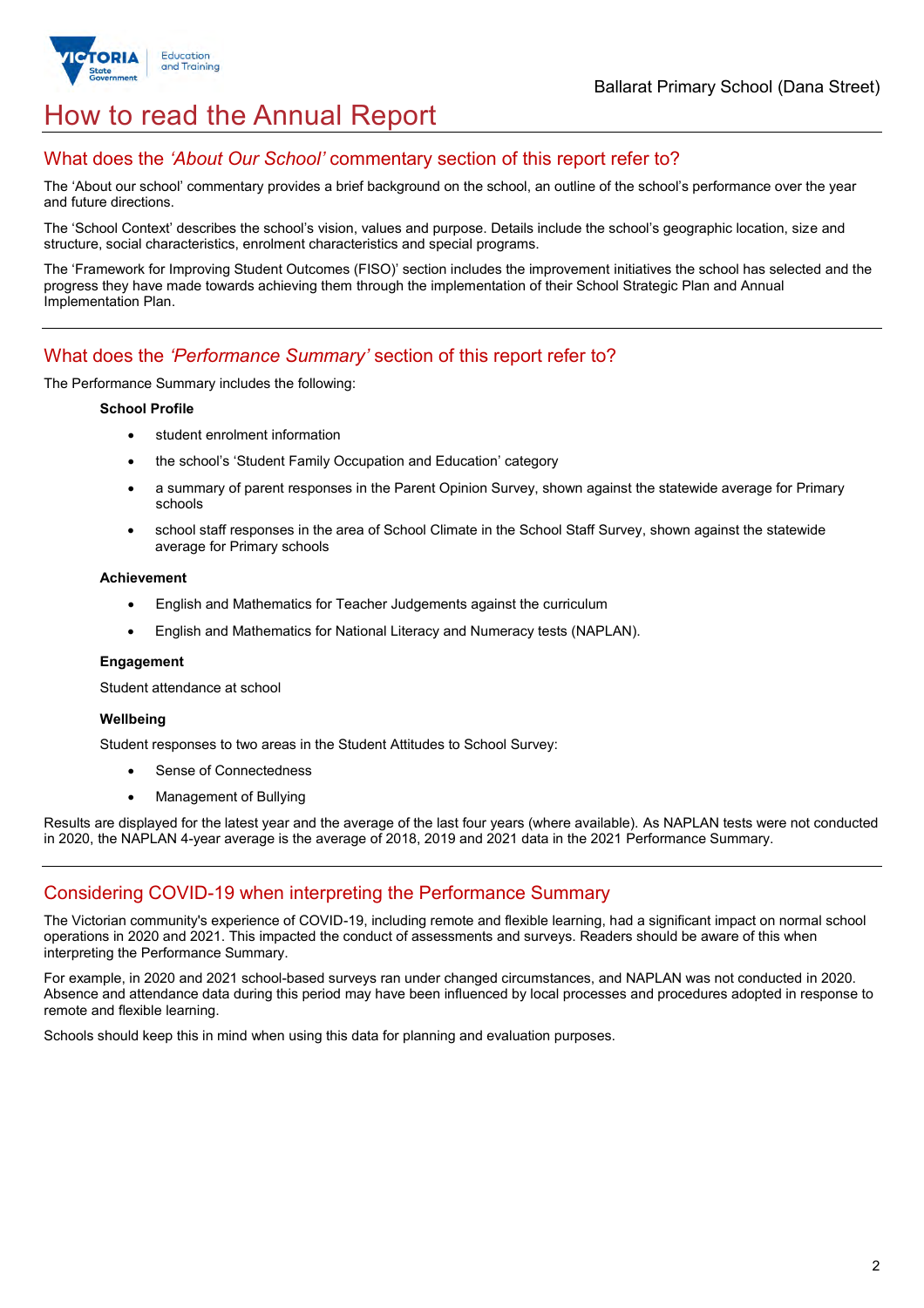

# How to read the Annual Report (continued)

### What do *'Similar Schools'* refer to?

Similar Schools are a group of Victorian government schools with similar characteristics to the school.

This grouping of schools has been created by comparing each school's socio-economic background of students, the number of non-English speaking students and the school's size and location.

## What does *'NDP'* or '*NDA*' mean?

'NDP' refers to no data being published for privacy reasons or where there are insufficient underlying data. For example, very low numbers of participants or characteristics that may lead to identification will result in an 'NDP' label.

'NDA' refers to no data being available. Some schools have no data for particular measures due to low enrolments. There may be no students enrolled in some year levels, so school comparisons are not possible.

Note that new schools only have the latest year of data and no comparative data from previous years. The Department also recognises unique circumstances in Specialist, Select Entry, English Language, Community Schools and schools that changed school type recently, where school-to-school comparisons are not appropriate.

## What is the *'Victorian Curriculum'*?

The Victorian Curriculum F–10 sets out what every student should learn during his or her first eleven years of schooling. The curriculum is the common set of knowledge and skills required by students for life-long learning, social development and active and informed citizenship.

The Victorian Curriculum is assessed through teacher judgements of student achievement based on classroom learning.

The curriculum has been developed to ensure that school subjects and their achievement standards enable continuous learning for all students, including students with disabilities.

The 'Towards Foundation Level Victorian Curriculum' is integrated directly into the curriculum and is referred to as 'Levels A to D'.

'Levels A to D' may be used for students with disabilities or students who may have additional learning needs. These levels are not associated with any set age or year level that links chronological age to cognitive progress (i.e., there is no age expected standard of achievement for 'Levels A to D').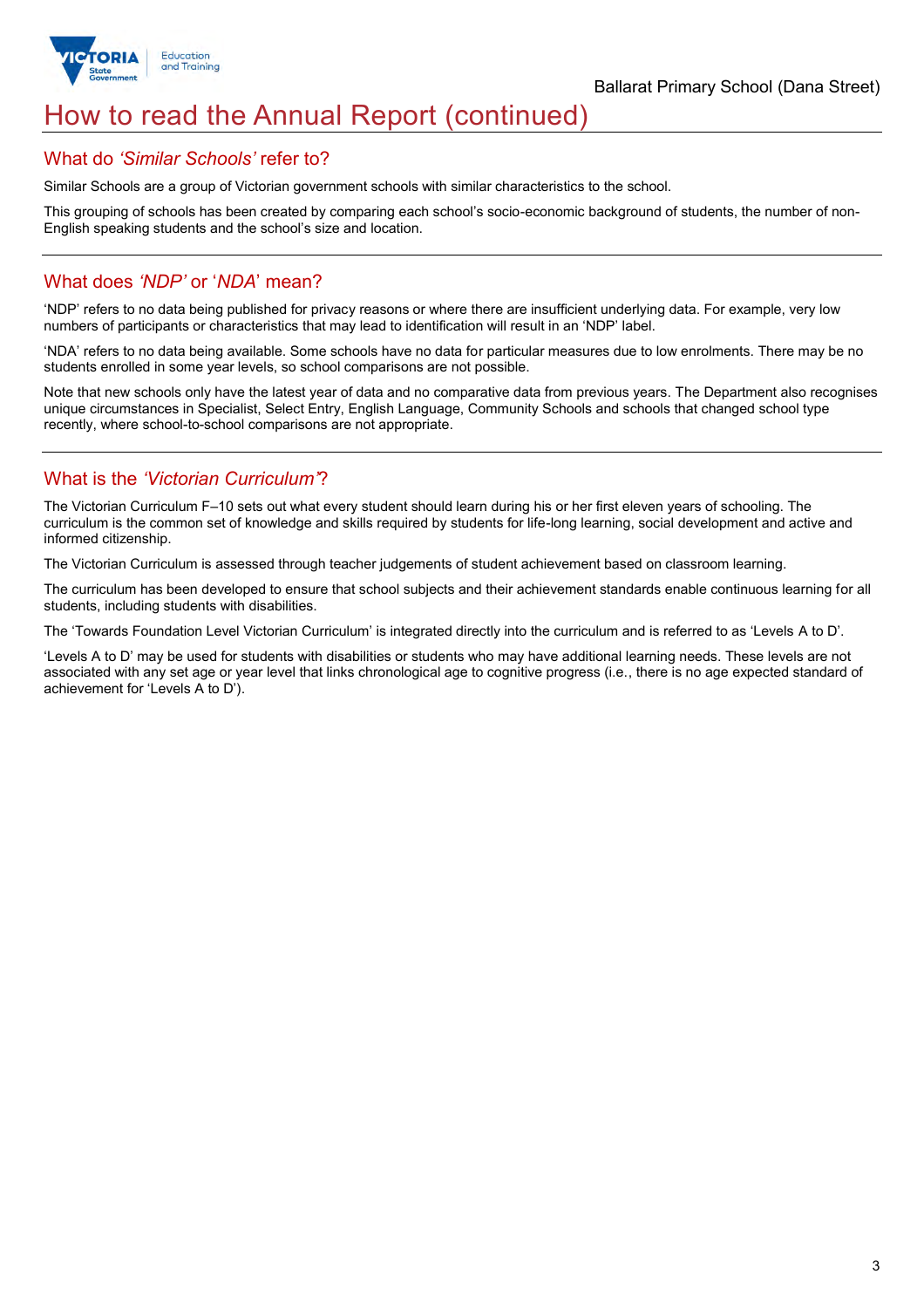

# **About Our School**

## School context

.

Ballarat Primary School (Dana Street) is located in the Ballarat central business district and throughout 2021 had a student enrolment of approximately 245.The school is Ballarat's oldest Victorian Government primary school and was established in 1857. It has played and continues to play a significant role in the education community of Ballarat. The schools vision is to empower every student, in a culture of engagement and excellence, to embrace challenges and reach their full potential.

The school provides a welcoming, stimulating, caring and supportive learning environment for students, teachers and families, with a strong culture of excellence. It aims to connect students with the wider community, so that they are empowered to participate and contribute within a global community

Practices reflect the belief that education is a process of growth, underpinned by the community values of respect, care, responsibility, inclusion, tolerance, understanding and excellence.

In 2021, the school had 27 staff: Principal class, Teaching staff and Education Support staff. No staff identify as Aboriginal or Torres Strait Islander. The school was organised into 11 learning groups, supported by specialist Visual and Performing Arts, LOTE (Japanese) and Physical Education. In addition, the school has a strong English as an Additional Language (EAL) program and has International School accreditation. This enhances the comprehensive and engaging teaching and learning programs for the diverse student community.

All students and families are supported through evidence-based wellbeing programs and strategies aimed at developing responsibility, resilience and social, emotional and physical potential.

# Framework for Improving Student Outcomes (FISO)

The DET FISO dimensions of focus in 2201 included Curriculum Planning and Assessment, Health and Wellbeing and Building Communities.

In addition, the school focused on Building Practice Excellence and Intellectual Engagement and Self-awareness. Remote learning had a significant impact on the way in which teaching and student learning was planned and implemented. Teachers found that Writing cycles, for example, were heavily modified due to the cumulative nature of our usual teaching strategies. Students were less able to work on the cycles at home with modified instruction and less support. Deeper learning in Numeracy was less successful during remote learning, particularly for students below level, who would usually have tier 1 intervention at school in Numeracy investigations in order to scaffold them to succeed. Therefore the focus shifted slightly in order for students to achieve success. In early remote learning episodes, students worked on familiar concepts in order to build and maintain confidence while adjusting to a different style of learning. A greater need for wellbeing support saw this focus increase, both during remote learning and when students returned to school. Thus focuses shifted throughout the year as needed.

Nevertheless, we were able to make excellent progress in areas of the A.I.P. In Numeracy, evidence shows that teachers are becoming more effective as collaborative planners and planning within teams as they focus on sequences of lessons. Remote learning accelerated this goal. All teams are using common texts to further their knowledge and base their planning on. Cross checks are used regularly in all classrooms, becoming everyday practice. Teachers are developing capacity to plan tasks that travel and are differentiated. Numeracy tutoring was implemented in semester 2 when students were back at school.

In Literacy, consistency has increased across the school in classrooms and units in planning and delivery of literacy based lessons. Again, remote learning accelerated collaboration. The two hours of unit planning time during the week has greatly assisted with this.

More collaboration across the school in planning Literacy sequences is now common. Staff are noticeably more open and willing to confer with staff outside of their units to check-in with lesson content and share resources/ideas. Writing Moderation sessions reflect this, where staff from senior units join the junior unit and all are able to share expertise. We have observed an increase in student voice and agency language and understanding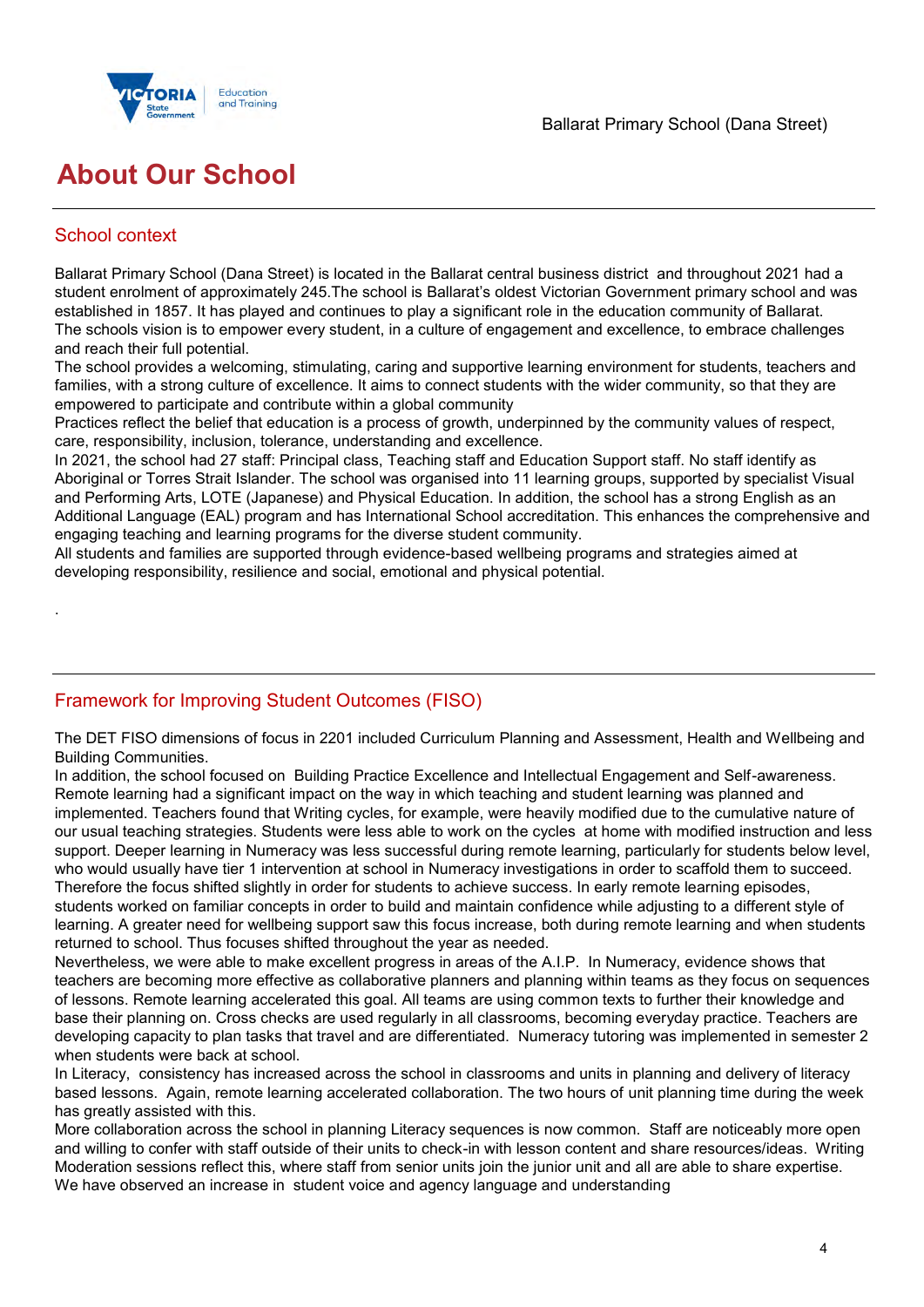

### Ballarat Primary School (Dana Street)

Common processes for goal setting with students was an early focus in 2021.Goals are mostly co-constructed throughout the curriculum.Having the context change through stints of remote learning resulted in a loss of momentum, for both students and staff. Some work was done on refining Maths goals, but this will need to continue. There is now an expectation that teachers work with students to develop goals in Reading, Writing, Numeracy and wellbeing/engagement.

We have implemented consistent implementation of the new traffic light system as part of our engagement and wellbeing strategies. We have a consistent language of Zones of Regulation and this is working well, particularly in the junior grades, as it gives a language and visual support for student to express and regulate emotions.

Staff continue to show enthusiasm and interest in the area of inquiry learning and the development of whole school throughlines.

Throughlines have been created across the curriculum, and these will be developed over the next 12 months. The Inquiry was planned for term 1, 2022.

### Achievement

Ballarat Primary School (Dana St) achieved results above expected for our school type in teacher judgements against the Victorian Curriculum in English and Mathematics. Percentages of students at or above level are very high. In 2020, the Victorian Curriculum was implemented in classrooms and specialist programs.

In NAPLAN, the percentages of students in the top two bands in Reading were above those for similar schools. In Numeracy, the percentages were slightly lower than similar schools, though the four-year average was higher than similar schools.

Learning Gain in NAPLAN between year 3 and 5 was very pleasing in Reading, Writing, Spelling and Gramma & Punctuation, where the school's percentages of high gain were significantly higher than similar schools. High gain in Numeracy, however, was significantly lower than similar schools.

The school is committed to providing high quality teaching and learning to maximise the learning growth for all students. In 2021, the school continued to focus on the priority areas of literacy and numeracy, with improved practices implemented in classrooms.

## Engagement

Ballarat Primary School (Dana St) has achieved positive student attendance rates with average rates from 92-94% F-6.The school records less absences than expected, compared to similar schools and the state. Absences are promptly followed up, with support offered to families where attendance is a concern. Student attendance is given a high profile in the newsletter and in classrooms. High expectations for learning are promoted in all areas of the school. Absences were more challenging to calculate throughout remote learning. At times, students were completing work but unable to log in to classroom meetings due to technology issues. Likewise, there may have been students logging in but not completing as much time on task as considered desirable. The platform and digital tasks used during remote learning were judged by many students to be highly engaging.

The school implements a curriculum that supports student engagement. All teachers consistently use the school's evidence-based instructional model. Through the consistent use of high impact teaching strategies such as learning intentions and success criteria, differentiation, student goal-setting, worked examples and explicit teaching, students are actively involved in their learning. Staff are actively engaging students in lessons, with student voice growing - in texts, choice in challenging tasks and content within inquiry type units of work. The 1:1 netbook program from grade three to grade six and the implementation of the school's digital technologies scope and sequence enhances student voice and engagement in their learning, with students using the technology as a tool to create and connect. The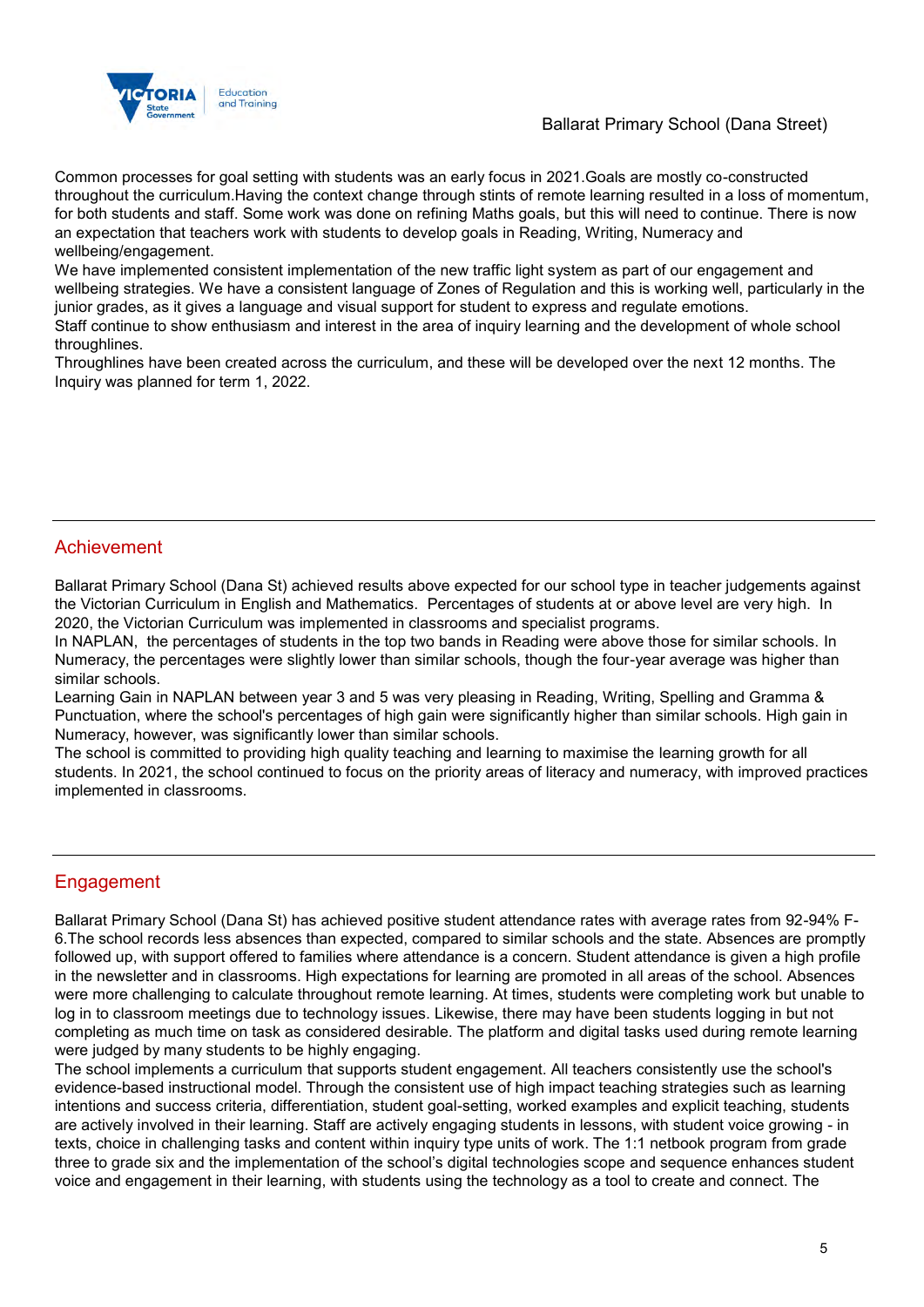

integration of subject areas such as Science, History, Geography and Design Technologies into increasingly meaningful units of work, supports students with authentic learning experiences and thus increases engagement. High quality specialist and extra-curricular programs also enhance student engagement. These are valued by the school community.

## **Wellbeing**

The school has prioritised student wellbeing in 2021, in line with the DET focus. The use of timely teaching and learning sessions have given the Wellbeing A.I.P. Team the opportunity to present and reinforce initiatives, such as The Zones of Regulation, Circle Time and setting of individual student goals.

Remote learning resulted in prioritised wellbeing supports for staff and students, both during remote learning and when back onsite. While in remote learning, teachers planned wellbeing lessons and sessions throughout the week.

Teachers worked 1:1 with students for wellbeing and engagement support where needed. Vulnerable students,

including those who were vulnerable in the area of wellbeing, were offered onsite schooling.

Respectful Relationships is taught across all year levels, following a school scope and sequence and contact with other network RRRR schools and Regional staff.

Unit planners include time allocated for Circle Time and Respectful Relationships.

Teachers use growth mindset language and terms in success criteria for lesson across the curriculum.

School values have continued to be reinforced in all areas of school life with prestigious awards given termly to excellent examples in each area.

The inclusion of clubs and continuing use of the Play Pod have seen students outside play increase in creativity and positive peer interactions .

## Finance performance and position

Ballarat Primary School (Dana St) met budget expectations for revenue and expenditure. A substantial amount of money was spent on carpeting and furniture. In 2020, the school received \$44,673 in Equity Funding, which was targeted towards the A.I.P. focus areas of Writing, Number and Wellbeing.

\$46,665 in new funding from DET, as well as \$20000 in school funds, were dedicated to the tutoring initiative, aimed at assisting students who had fallen behind to accelerate in the Literacy and Numeracy learning.

The school has taken care to present monthly finance details at all School Council meetings.

All funds held by the school as at 31.12.2021 were reported and certified by School Council at the February 2021 meeting, with the Financial Commitment Summary being presented.

The surplus, moving forward, will be targeted at programs implemented in 2022. A large amount of money has been carried forward and held to co-contribute to the VSBA-led minor works project for the school's oval. This will be completed in the first half of 2022.

### **For more detailed information regarding our school please visit our website at <http://www.danaps.vic.edu.au/>**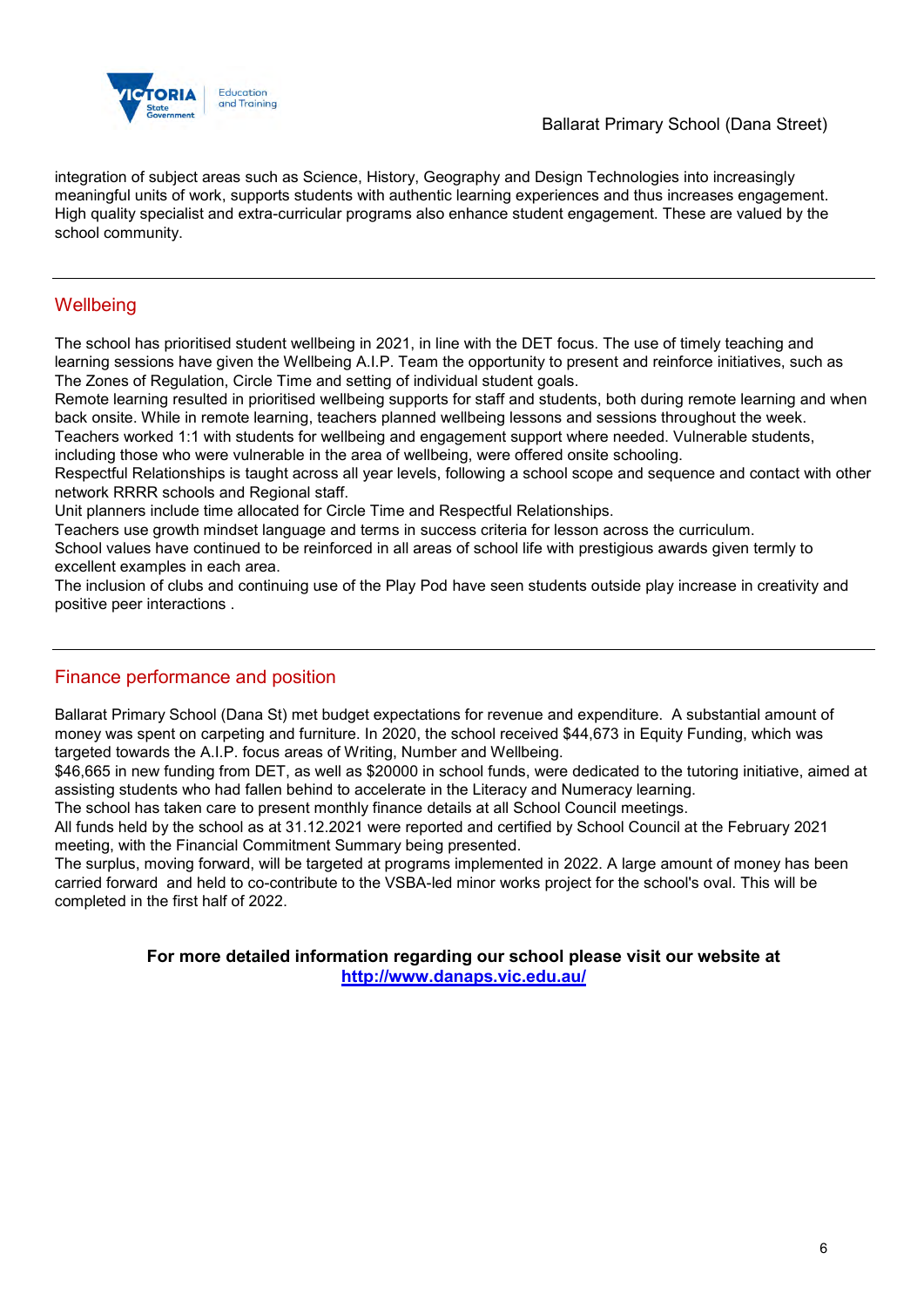

# **Performance Summary**

The Performance Summary for government schools provides an overview of how this school is contributing to the objectives of the Education State and how it compares to other Victorian government schools.

All schools work in partnership with their school community to improve outcomes for children and young people. Sharing this information with parents and the wider school community helps to support community engagement in student learning, a key priority of the Framework for Improving Student Outcomes.

Refer to the 'How to read the Annual Report' section for help on how to interpret this report.

# SCHOOL PROFILE

#### **Enrolment Profile**

A total of 243 students were enrolled at this school in 2021, 121 female and 122 male.

4 percent of students had English as an additional language and 2 percent were Aboriginal or Torres Strait Islander.

#### **Overall Socio-Economic Profile**

The overall school's socio-economic profile is based on the school's Student Family Occupation and Education index (SFOE).

SFOE is a measure of socio-educational disadvantage of a school, based on educational and employment characteristics of the parents/carers of students enrolled at the school. Possible SFOE band values are: Low, Low-Medium, Medium and High. A 'Low' band represents a low level of socio-educational disadvantage, a 'High' band represents a high level of socio-educational disadvantage.

This school's SFOE band value is: Low - Medium

### **Parent Satisfaction Summary**

The percent endorsement by parents on their school satisfaction level, as reported in the annual Parent Opinion Survey.

Percent endorsement indicates the percent of positive responses (agree or strongly agree) from parents who responded to the survey.



### **School Staff Survey**

The percent endorsement by staff on School Climate, as reported in the annual School Staff Survey.

Percent endorsement indicates the percent of positive responses (agree or strongly agree) from staff who responded to the survey.

Data is suppressed for schools with three or less respondents to the survey for confidentiality reasons.

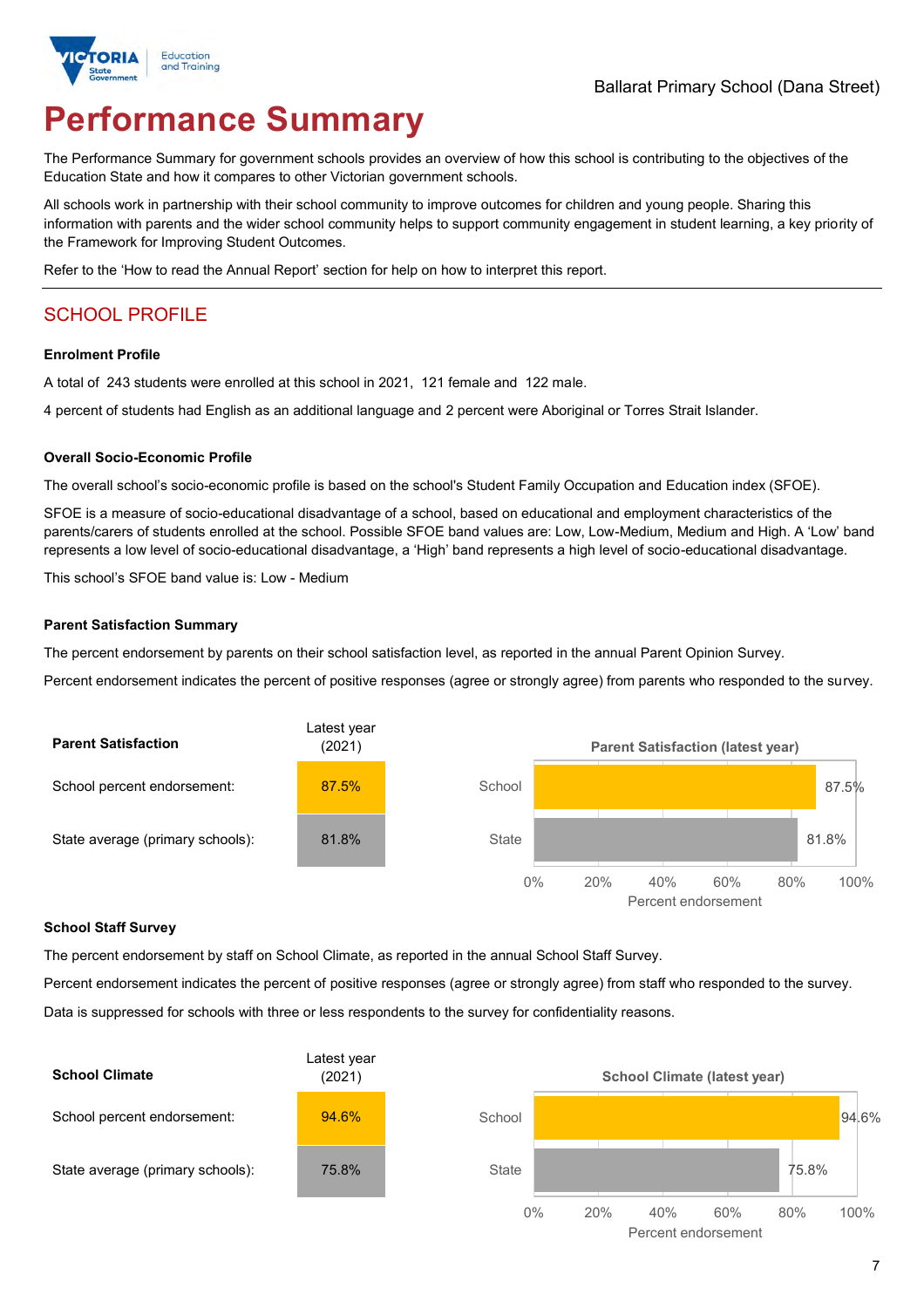

# ACHIEVEMENT

*Key: 'Similar Schools' are a group of Victorian government schools that are like this school, taking into account the school's socioeconomic background of students, the number of non-English speaking students and the size and location of the school.*

### **Teacher Judgement of student achievement**

Percentage of students working at or above age expected standards in English and Mathematics.



Percent students at or above age expected level

| <b>Mathematics</b><br>Years Prep to 6                             | Latest year<br>(2021) |
|-------------------------------------------------------------------|-----------------------|
| School percent of students at or above age<br>expected standards: | $93.2\%$              |
| Similar Schools average:                                          | 88.1%                 |
| State average:                                                    | 84.9%                 |

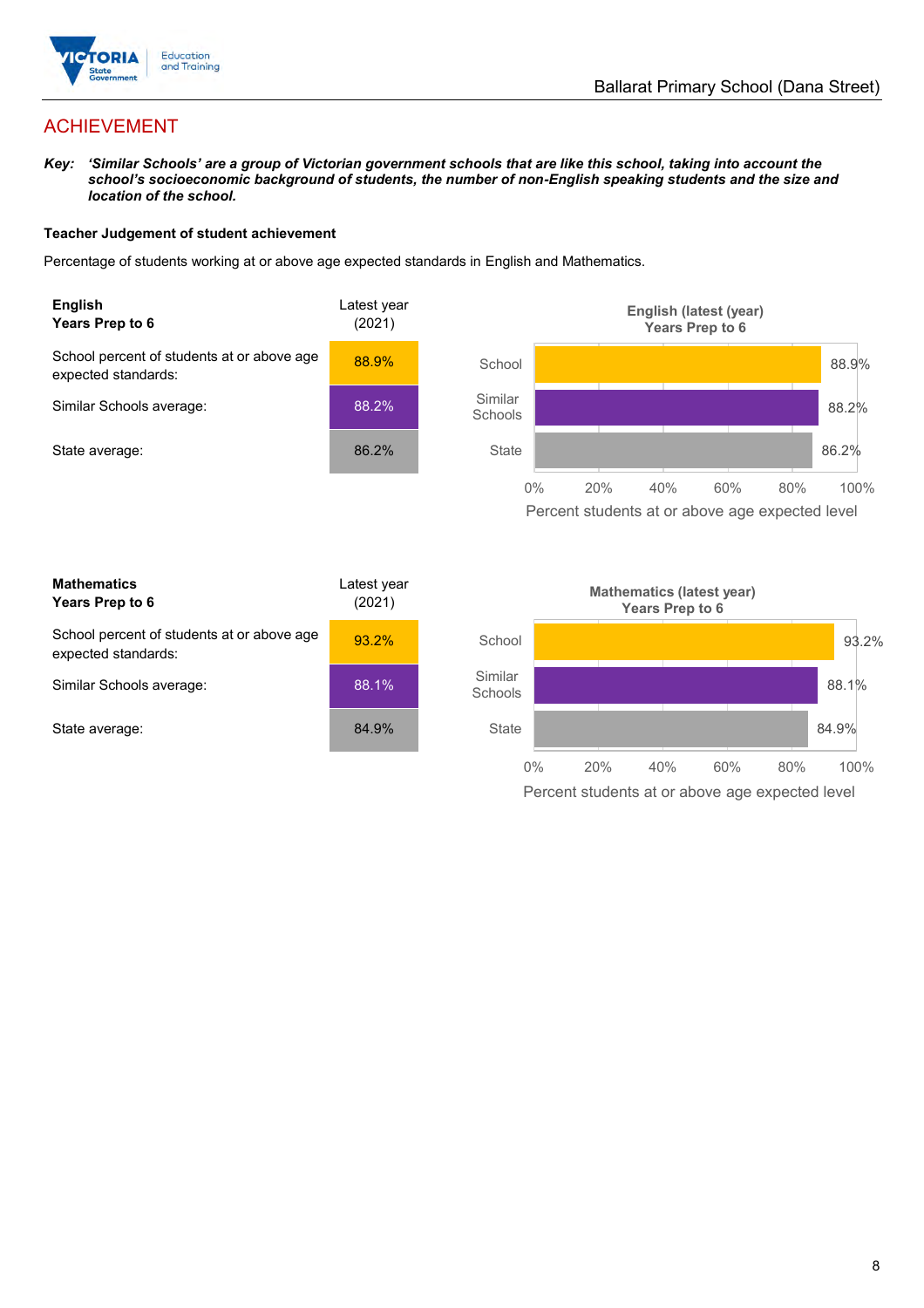

# ACHIEVEMENT (continued)

*Key: 'Similar Schools' are a group of Victorian government schools that are like this school, taking into account the school's socioeconomic background of students, the number of non-English speaking students and the size and location of the school.*

### **NAPLAN**

Percentage of students in the top three bands of testing in NAPLAN.

Note: NAPLAN tests were not conducted in 2020, hence the 4-year average is the average of 2018, 2019 and 2021 data.

| Reading<br>Year <sub>3</sub>                      | Latest year<br>(2021) | 4-year<br>average |                    | <b>NAPLAN Reading (latest year)</b><br>Year <sub>3</sub>  |                                                      |       |
|---------------------------------------------------|-----------------------|-------------------|--------------------|-----------------------------------------------------------|------------------------------------------------------|-------|
| School percent of students in<br>top three bands: | 81.1%                 | 85.7%             | School             |                                                           |                                                      | 81.1% |
| Similar Schools average:                          | 78.6%                 | 78.7%             | Similar<br>Schools |                                                           |                                                      | 78.6% |
| State average:                                    | 76.9%                 | 76.5%             | <b>State</b>       |                                                           |                                                      | 76.9% |
|                                                   |                       |                   | $0\%$              | 20%<br>40%                                                | 60%<br>80%<br>Percent of students in top three bands | 100%  |
| <b>Reading</b><br>Year <sub>5</sub>               | Latest year<br>(2021) | 4-year<br>average |                    | <b>NAPLAN Reading (latest year)</b><br>Year <sub>5</sub>  |                                                      |       |
| School percent of students in<br>top three bands: | 80.6%                 | 72.1%             | School             |                                                           |                                                      | 80.6% |
| Similar Schools average:                          | 71.2%                 | 69.3%             | Similar<br>Schools |                                                           | 71.2%                                                |       |
| State average:                                    | 70.4%                 | 67.7%             | <b>State</b>       |                                                           | 70.4%                                                |       |
|                                                   |                       |                   | $0\%$              | 20%<br>40%                                                | 60%<br>80%<br>Percent of students in top three bands | 100%  |
|                                                   |                       |                   |                    |                                                           |                                                      |       |
| <b>Numeracy</b><br>Year <sub>3</sub>              | Latest year<br>(2021) | 4-year<br>average |                    | <b>NAPLAN Numeracy (latest year)</b><br>Year <sub>3</sub> |                                                      |       |
| School percent of students in<br>top three bands: | 68.4%                 | 75.3%             | School             |                                                           | 68.4%                                                |       |
| Similar Schools average:                          | 70.6%                 | 72.7%             | Similar<br>Schools |                                                           | 70.6%                                                |       |
| State average:                                    | 67.6%                 | 69.1%             | State              |                                                           | 67.6%                                                |       |
|                                                   |                       |                   | $0\%$              | 40%<br>20%                                                | 60%<br>80%<br>Percent of students in top three bands | 100%  |
| <b>Numeracy</b><br>Year 5                         | Latest year<br>(2021) | 4-year<br>average |                    | <b>NAPLAN Numeracy (latest year)</b><br>Year 5            |                                                      |       |
| School percent of students in<br>top three bands: | 57.6%                 | 60.7%             | School             |                                                           | 57.6%                                                |       |
| Similar Schools average:                          | 60.6%                 | 59.9%             | Similar<br>Schools |                                                           | 60.6%                                                |       |
| State average:                                    | 61.6%                 | 60.0%             | State              |                                                           | 61.6%                                                |       |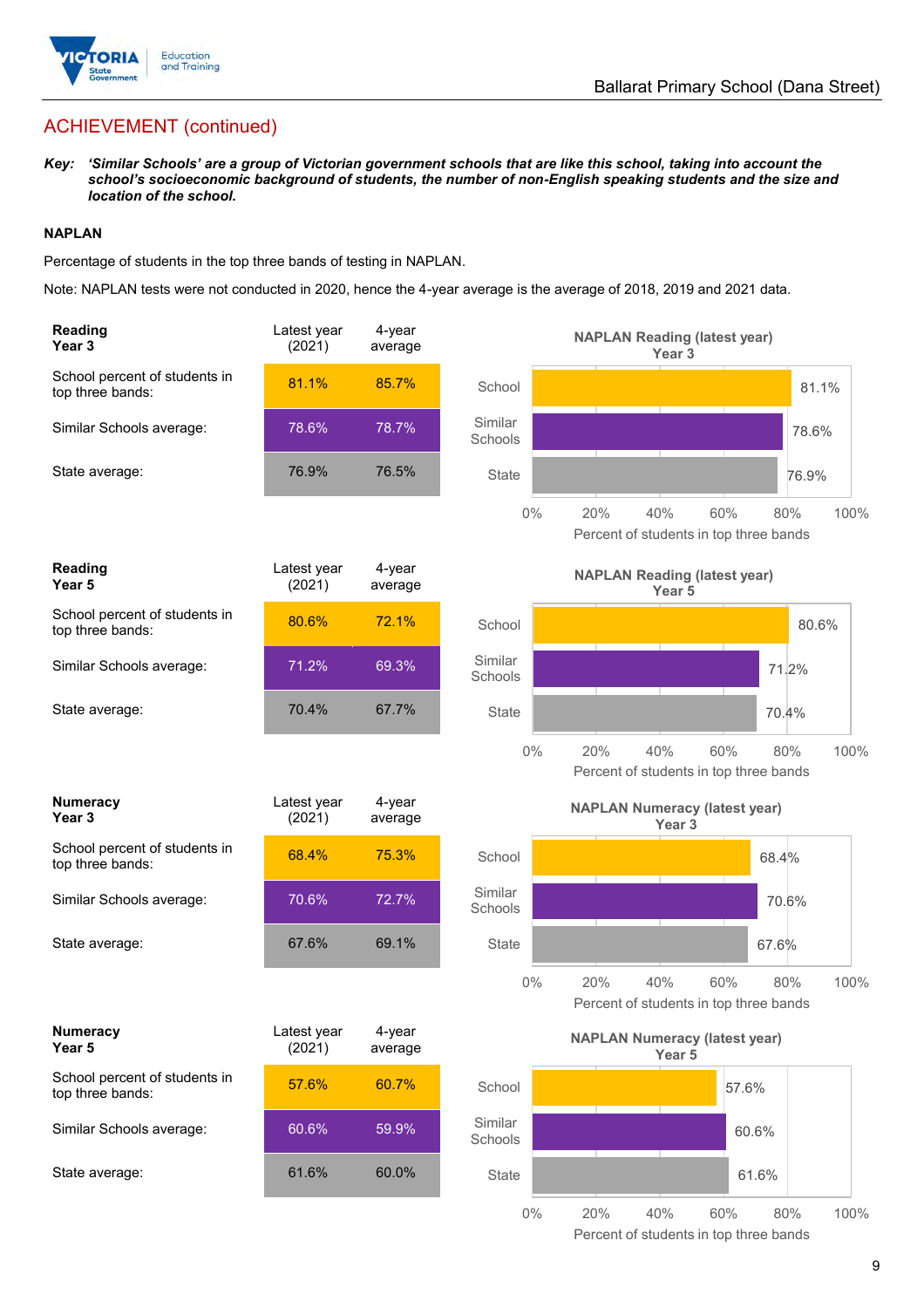

### Ballarat Primary School (Dana Street)

# ACHIEVEMENT (continued)

### **NAPLAN Learning Gain**

NAPLAN learning gain is determined by comparing a student's current year result relative to the results of all 'similar' Victorian students (i.e., students in all sectors in the same year level who had the same score two years prior). If the current year result is in the top 25 percent, their gain level is categorised as 'High'; middle 50 percent is 'Medium'; bottom 25 percent is 'Low'.

#### **Learning Gain Year 3 (2019) to Year 5 (2021)**

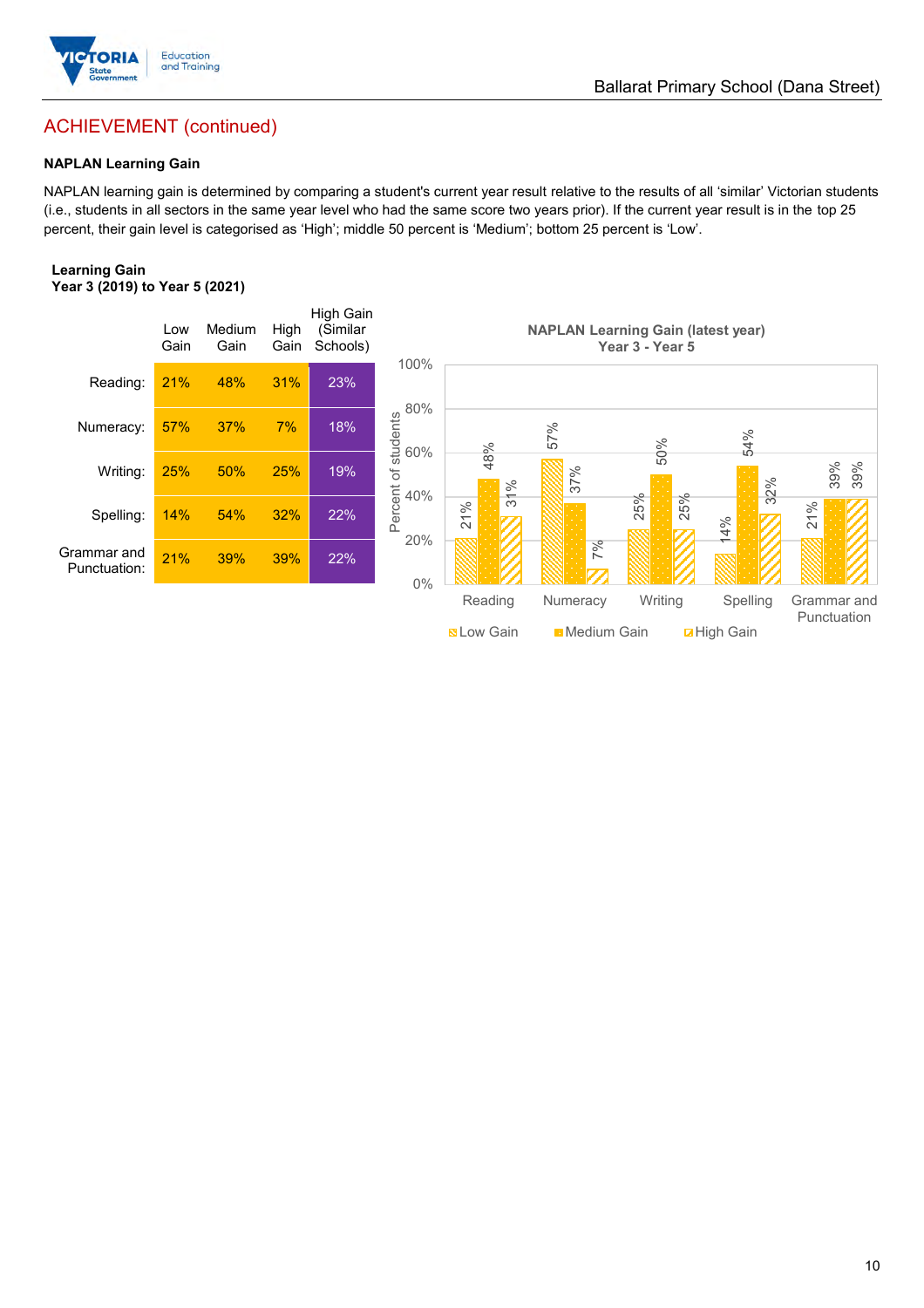

# ENGAGEMENT

*Key: 'Similar Schools' are a group of Victorian government schools that are like this school, taking into account the school's socioeconomic background of students, the number of non-English speaking students and the size and location of the school.*

### **Average Number of Student Absence Days**

Absence from school can impact on students' learning. Common reasons for non-attendance include illness and extended family holidays. Absence and attendance data in 2020 and 2021 may have been influenced by COVID-19.



### **Attendance Rate (latest year)**

|                                             | Prep | Year 1 | Year 2 | Year 3 | Year 4 | Year 5 | Year 6 |
|---------------------------------------------|------|--------|--------|--------|--------|--------|--------|
| Attendance Rate by year level<br>$(2021)$ : | 93%  | 92%    | 93%    | 93%    | 92%    | 94%    | 93%    |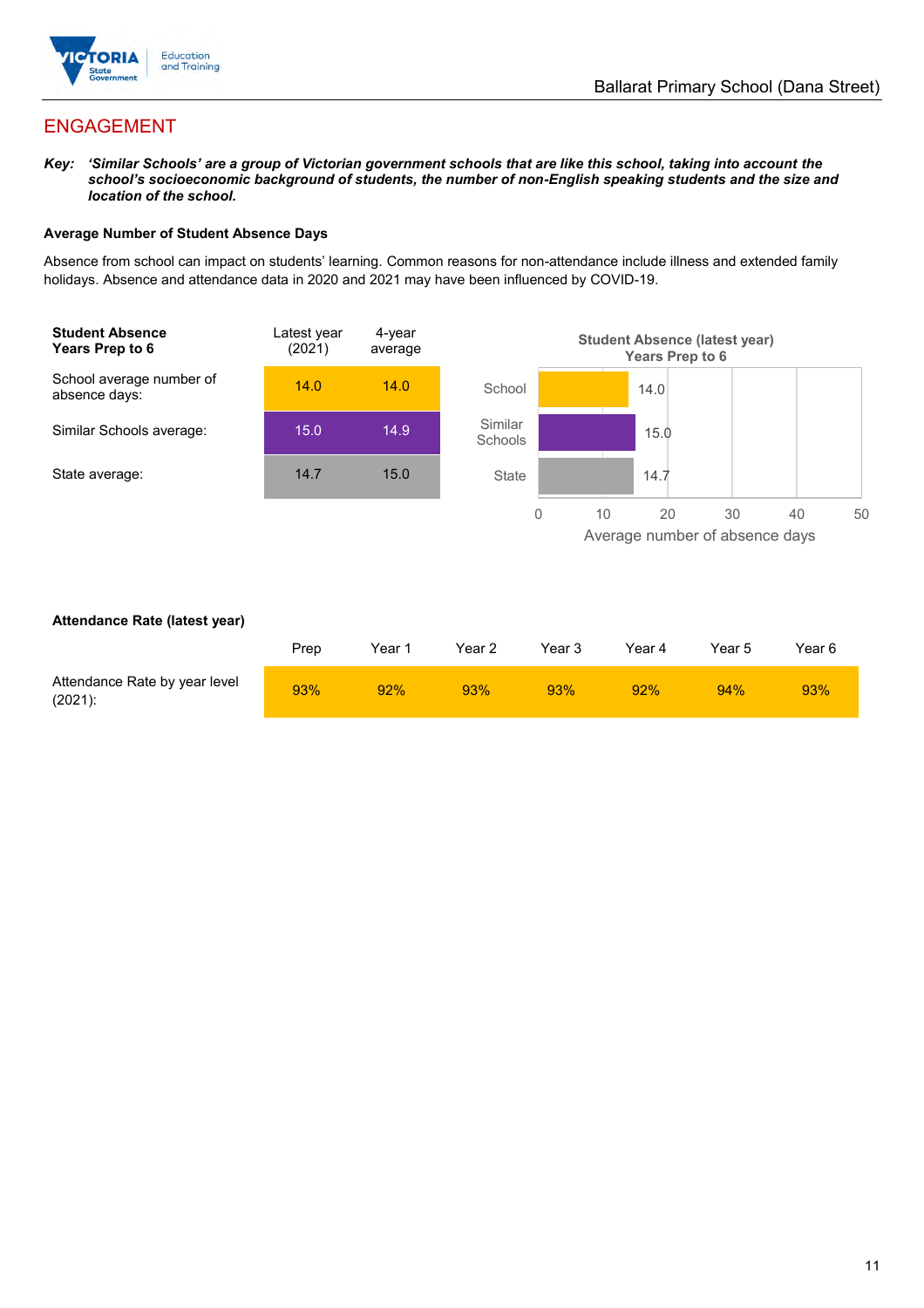

## **WELLBEING**

*Key: 'Similar Schools' are a group of Victorian government schools that are like this school, taking into account the school's socioeconomic background of students, the number of non-English speaking students and the size and location of the school.*

### **Student Attitudes to School – Sense of Connectedness**

The percent endorsement on Sense of Connectedness factor, as reported in the Attitudes to School Survey completed annually by Victorian government school students, indicates the percent of positive responses (agree or strongly agree).



*Due to lower participation rates, differences in the timing of the survey/length of survey period and the general impact of Covid19 across 2020 and 2021, data are often not comparable with previous years or within similar school groups. Care should be taken when interpreting these results.*



### **Student Attitudes to School – Management of Bullying**

The percent endorsement on Management of Bullying factor, as reported in the Attitudes to School Survey completed annually by Victorian government school students, indicates the percent of positive responses (agree or strongly agree).

| <b>Management of Bullying</b><br>Years 4 to 6 | Latest year<br>(2021) | 4-year<br>average |  |
|-----------------------------------------------|-----------------------|-------------------|--|
| School percent endorsement:                   | 81.3%                 | 80.7%             |  |
| Similar Schools average:                      | 77.5%                 | 79.4%             |  |
| State average:                                | 78.4%                 | 79.7%             |  |

*Due to lower participation rates, differences in the timing of the survey/length of survey period and the general impact of Covid19 across 2020 and 2021, data are often not comparable with previous years or within similar school groups. Care should be taken when interpreting these results.*

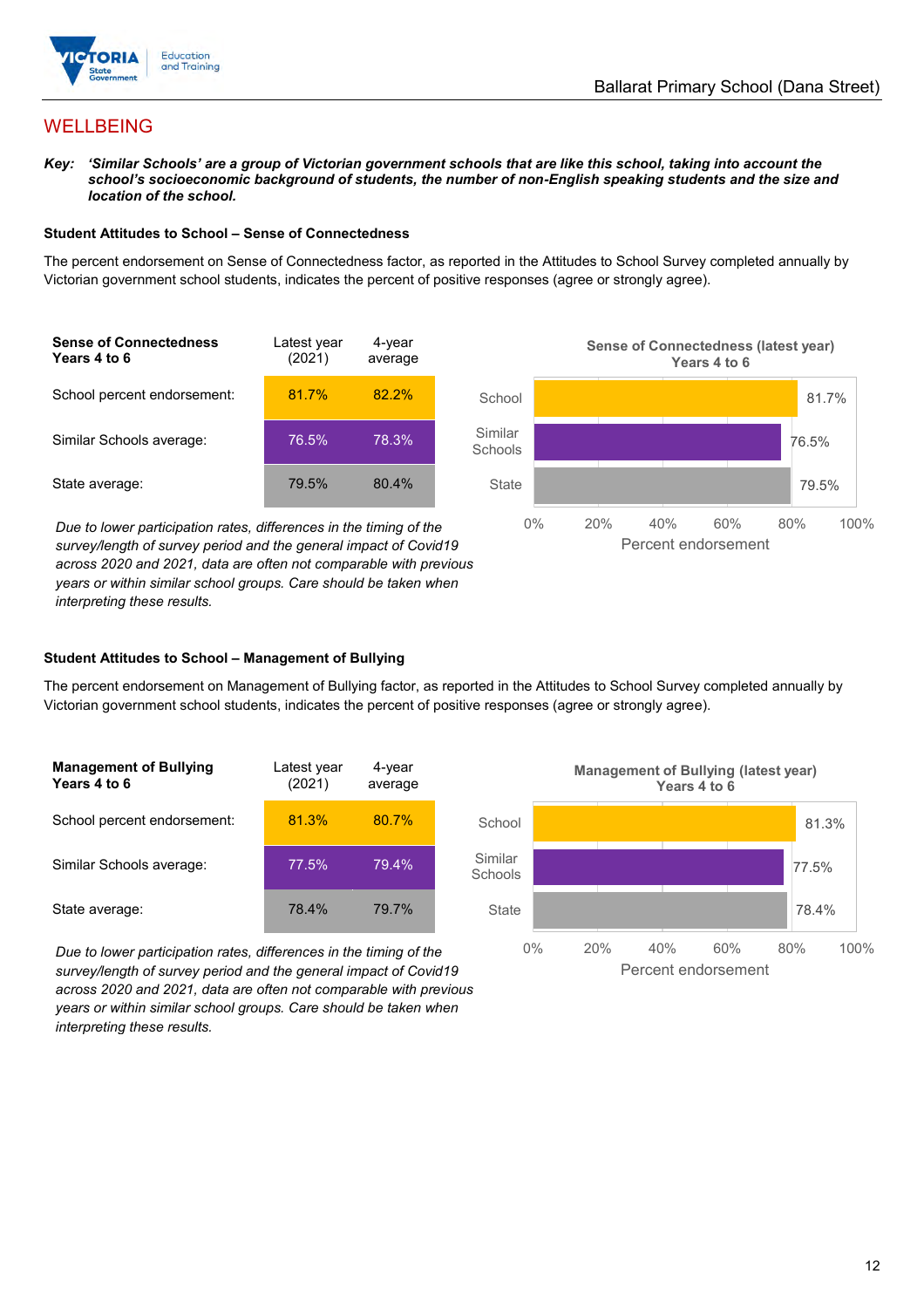

# **Financial Performance and Position**

FINANCIAL PERFORMANCE - OPERATING STATEMENT SUMMARY FOR THE YEAR ENDING 31 DECEMBER, 2021

| <b>Revenue</b>                  | <b>Actual</b> |
|---------------------------------|---------------|
| <b>Student Resource Package</b> | \$2,175,257   |
| Government Provided DET Grants  | \$394,563     |
| Government Grants Commonwealth  | \$12,125      |
| Government Grants State         | \$0           |
| Revenue Other                   | \$10,296      |
| <b>Locally Raised Funds</b>     | \$68,057      |
| <b>Capital Grants</b>           | \$0           |
| <b>Total Operating Revenue</b>  | \$2,660,298   |

| Equity <sup>1</sup>                                 | <b>Actual</b> |
|-----------------------------------------------------|---------------|
| Equity (Social Disadvantage)                        | \$44,673      |
| Equity (Catch Up)                                   | \$0           |
| <b>Transition Funding</b>                           | \$0           |
| Equity (Social Disadvantage - Extraordinary Growth) | \$0           |
| <b>Equity Total</b>                                 | \$44,673      |

| <b>Expenditure</b>                    | <b>Actual</b> |
|---------------------------------------|---------------|
| Student Resource Package <sup>2</sup> | \$2,116,459   |
| Adjustments                           | \$0           |
| <b>Books &amp; Publications</b>       | \$6,477       |
| Camps/Excursions/Activities           | \$27,226      |
| <b>Communication Costs</b>            | \$1,816       |
| Consumables                           | \$46,460      |
| Miscellaneous Expense <sup>3</sup>    | \$13,163      |
| <b>Professional Development</b>       | \$15,921      |
| Equipment/Maintenance/Hire            | \$39,026      |
| <b>Property Services</b>              | \$74,354      |
| Salaries & Allowances <sup>4</sup>    | \$140,166     |
| <b>Support Services</b>               | \$37,922      |
| Trading & Fundraising                 | \$11,027      |
| <b>Motor Vehicle Expenses</b>         | \$0           |
| Travel & Subsistence                  | \$0           |
| <b>Utilities</b>                      | \$23,611      |
| <b>Total Operating Expenditure</b>    | \$2,553,628   |
| <b>Net Operating Surplus/-Deficit</b> | \$106,669     |
| <b>Asset Acquisitions</b>             | \$6,631       |

(1) The equity funding reported above is a subset of the overall revenue reported by the school.

(2) Student Resource Package Expenditure figures are as of 24 Feb 2022 and are subject to change during the reconciliation process.

(3) Miscellaneous Expenses include bank charges, administration expenses, insurance and taxation charges.

(4) Salaries and Allowances refers to school-level payroll.